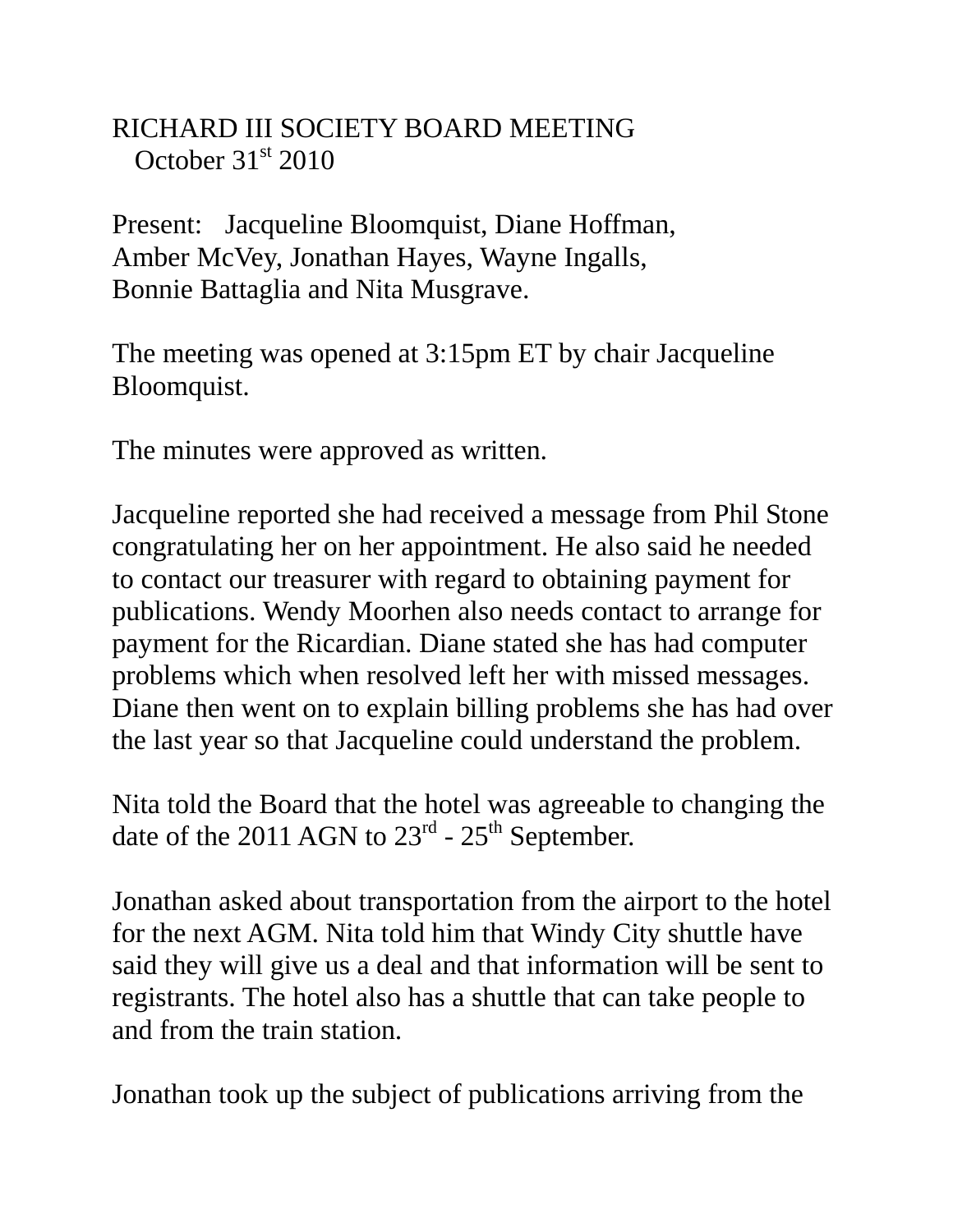UK in bad condition and said that the problem seems to be the publisher is using flimsy packing containers. UK has been notified. However apparently they say that our publications are a small print run and it is difficult to find a printer to undertake it.

Diane said she feels that we need our own PO Box . Jacqueline offered to have it near her, but Amber said it would be more convenient to have one near her since she is the one who sends out returned mail.

Amber also mentioned that all board members are now on the board google group.

Bonnie announced that she had had some nice messages on the returned ballots. She read a few and then promised to e-mail them to board members.

Charlie was confirmed as the Sales Officer and has \$500 to purchase stock . He will also be able to have copies of 'Under the Hog' which Peggy Allen has saved.

It was decided to place an advertisement in the Register for an assistant editor. The board feels that with a second person in place there is less chance of disruption in case of illness of the editor.

Amber told us that people who have had their extra 3 months will now get bills. She told us that most people are renewing. Amber stated she will tell Robert that we will get our own PO box.

Susan now has all the A/V library stock.